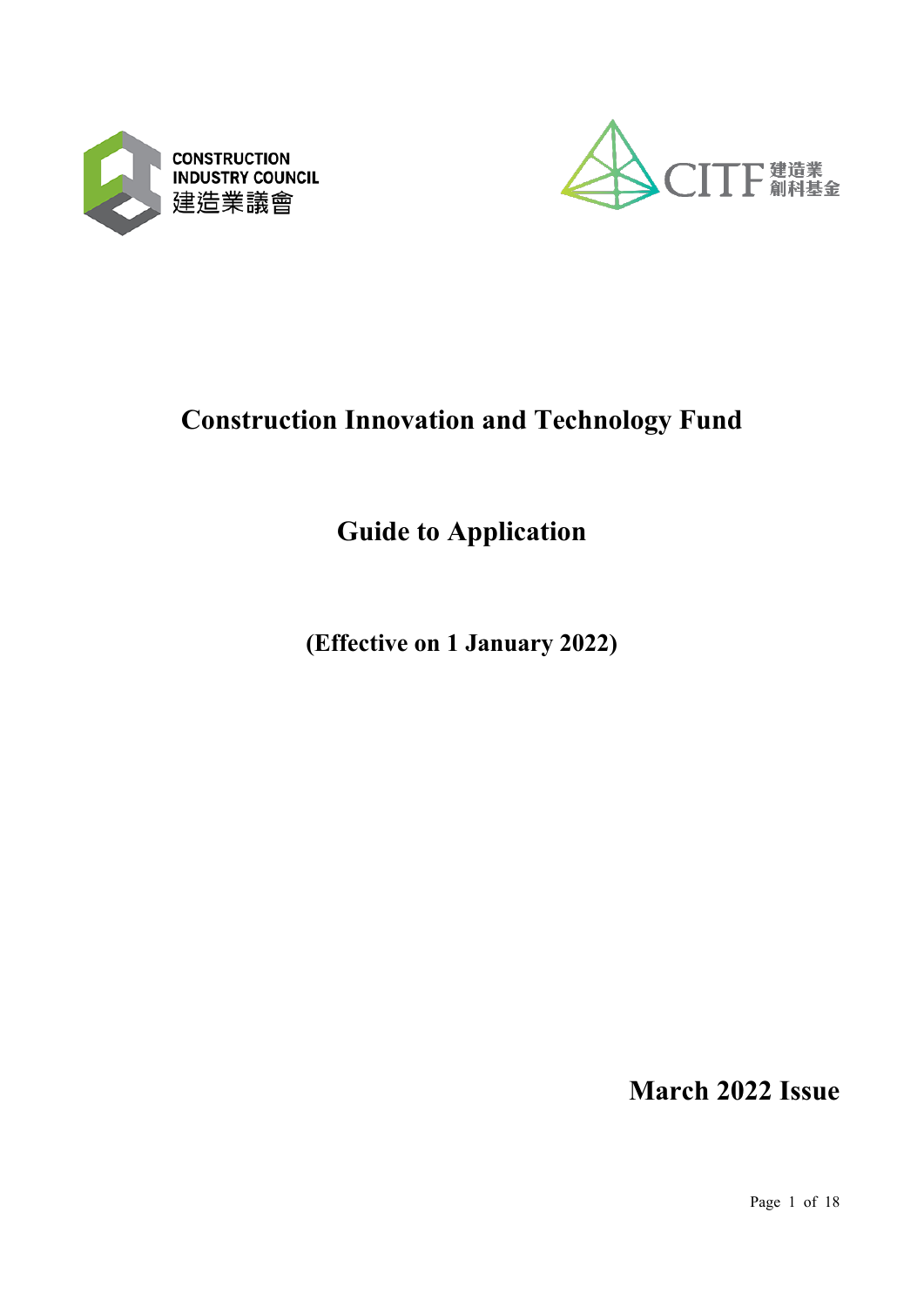### **Objective**

The Construction Innovation and Technology Fund (CITF) aims to encourage wider adoption of innovative construction methods and technology in the construction industry ("**Technology Adoption**"), and to build up the capacity of industry practitioners (ranging from skilled workers to professionals) and tertiary students in construction-related disciplines through developing an innovative culture and cultivating an innovative mindset to embrace new technology for the continuous improvement of the construction industry ("**Manpower Development**").

#### **Funding Scope**

2. The CITF provides support to projects and activities in the construction industry which have not benefited under any other Government funding schemes. It funds projects and activities which are in line with the following strategic directions in driving the development of the construction industry, namely:

- **Technology adoption** encouraging the adoption of innovative construction methods and technology in the construction industry to promote productivity, uplift built quality, improve site safety and enhance environmental performance; and
- **Manpower development**  enhancing the capacity of practitioners to harness technology for continuous improvement in the construction industry.

3. In general, the CITF will not fund the maintenance cost, office overheads, materials cost, consumables, spare parts, solutions, services and other administrative expenses incurred in the project.

4. Details of the funding arrangement, funding mode and required documents are provided at the Application Framework attached as Appendix I to this Guide.

#### **(1) Technology Adoption**

5. Technology adoption covers the use of advanced construction technologies (ACT), building information modelling (BIM), modular integrated construction (MiC), prefabricated steel rebar (STB) and industrialised processing – robotic welding in the design and construction process of a works project.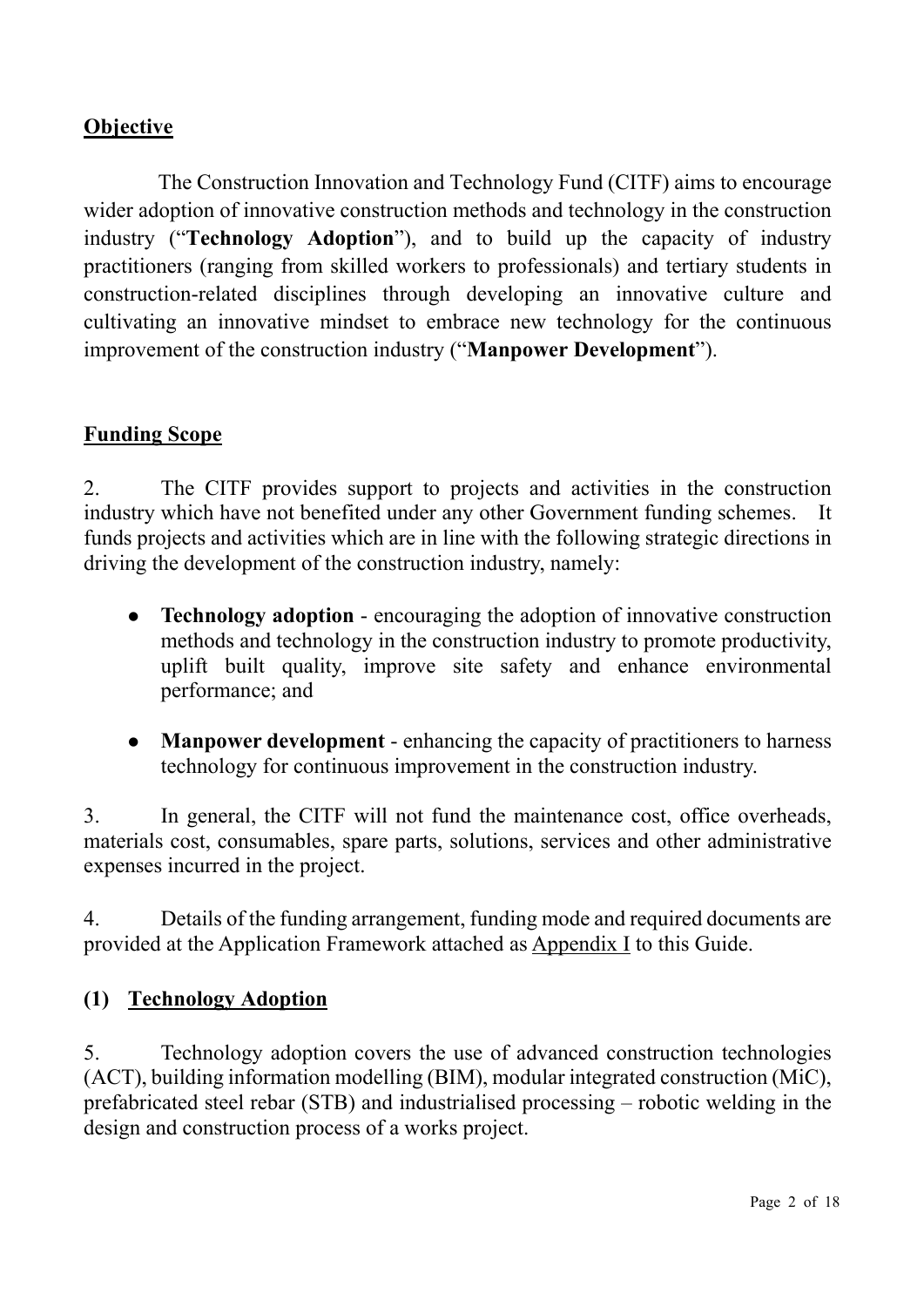# **(a) Advanced Construction Technologies (ACT)**

- 6. ACT covers the following key themes:
	- automation and robotics;
	- advanced tools and equipment;
	- $\bullet$  digitalisation;
	- sensors and Internet of Things (IoT);
	- advanced construction materials; and
	- other ACTs.

1

7. There are three funding streams under ACT, namely (i) general adoption (procurement) and rental; (ii) ACT pioneering application in Hong Kong; and (iii) industrialised process – robotic welding.

# *(i) General Adoption (Procurement) and Rental*

8. Funding is provided on a 70% matching basis to support procurement and rental of advanced technologies for application in local projects, subject to a combined per-company cap of \$6 million shared between ACT and BIM. Applicants are allowed to submit multiple applications so long as the per-company cap has not be exhausted. A higher matching ratio of 80% is allowed for locally-developed innovations or products to support local innovations. As the CITF seeks to facilitate expanded/ extended use of innovations and technologies as far as practicable, priority has been accorded to buying the products outright. To this end, applicants intending to receive funding support for rental use are subject to a per-company sub-cap of \$0.6 million, out of the per-company cap \$6 million .

9. Per-technology caps have also been put in place to encourage applicants to adopt multiple technologies. Applicants can apply up to \$1.5 million for one technology including a sub-cap of \$0.3 million for rental. Details of the funding mode and application requirements are detailed in the Application Framework at Appendix I to this Guide.

10. While applicants are subject to a per-technology cap of \$1.5 million for general adoption and rental under ACT in general, a higher cap of \$2 million is allowed for technologies primarily enhancing construction safety<sup>[1](#page-2-0)</sup> with a view to promoting construction safety with the use of advanced technologies.

<span id="page-2-0"></span> $<sup>1</sup>$  The list of pre-approved products which are primarily enhancing construction safety is available on the CITF website.</sup>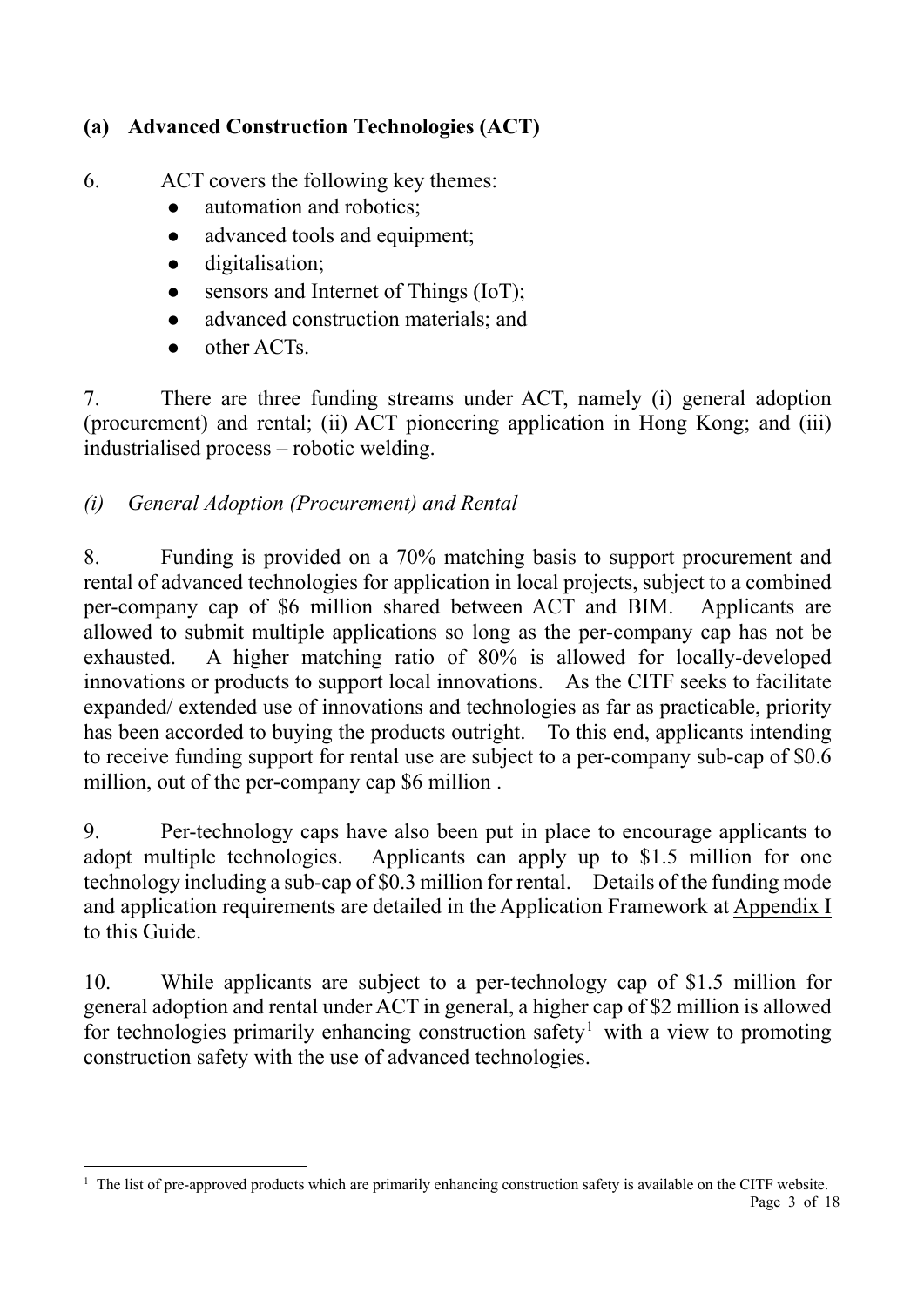# *(ii) ACT Pioneering Applications in Hong Kong*

11. The CITF supports ACT Pioneering Applications in Hong Kong by subsidising the cost of bringing in, for adoption in Hong Kong, **emerging technologies** which have good potential for wider benefits of the local construction industry.

12. Eligible applications shall involve either a **proven technology outside Hong Kong** which is newly adopted for on-site application in Hong Kong (e.g. 3D printing), or modification, combination or enhancement of technologies already exist in Hong Kong but put to a **new functional use** (e.g. to modify/enhance existing plant/equipment for on-site use in conjunction with AI/sensor technology to enhance site safety). The applicant has the flexibility to adopt the technology under application in more than one project with a view to enabling more thorough trial of the technology under different scenarios.

13. The CITF supports the overall costs incidental to introducing/modifying the technolog(ies) concerned for experiential use in Hong Kong, including the costs involved in machine procurement and delivery, hardware and software modification and adaptation for a new functional use in Hong Kong, related material, manpower development and training costs, etc. The subsidy is provided on a 70% matching ratio<sup>[2](#page-3-0)</sup> generally, subject to a per-application cap of  $$10M<sup>3</sup>$  $$10M<sup>3</sup>$  $$10M<sup>3</sup>$ . The CITF subsidy under this stream will not count towards the ACT and BIM per-technology/ per-company caps as mentioned in paragraph 8 and 9 above.

14. Applications will be evaluated against its (i) **innovation** (i.e. whether the technology/functional use is new to Hong Kong); and (ii) **replicability** (i.e. whether the technology/functional use could be extended for industry-wide application for the benefit of the industry at large).

15. Lead applicants (e.g. contractors, consultants, subcontractors or trade associations) may collaborate with key partners from local tertiary institutions (e.g. universities), local research institutes (e.g. [Logistics and Supply Chain MultiTech R&D](https://www.lscm.hk/)  [Centre, Nano and Advanced Materials Institute, etc.\) and/or q](https://www.lscm.hk/)uasi-governmental orgnaisations with research capabilities (e.g. Cyberport, Hong Kong Science and Technology Park, Hong Kong Productivity Council, etc.) to put up applications.

16. During application, applicants shall submit an initial idea of the proposal for preliminary screening. Application with technologies considered bona fide innovative and conducive to the long term development of the local construction

-

<span id="page-3-0"></span><sup>&</sup>lt;sup>2</sup> A lower matching ratio may be granted having regard to the circumstances of individual applications.

<span id="page-3-1"></span><sup>&</sup>lt;sup>3</sup> A higher cap will be considered on a case-by-case basis if the merits of an individual application so justify (e.g. substantial benefits to the industry at large, etc.).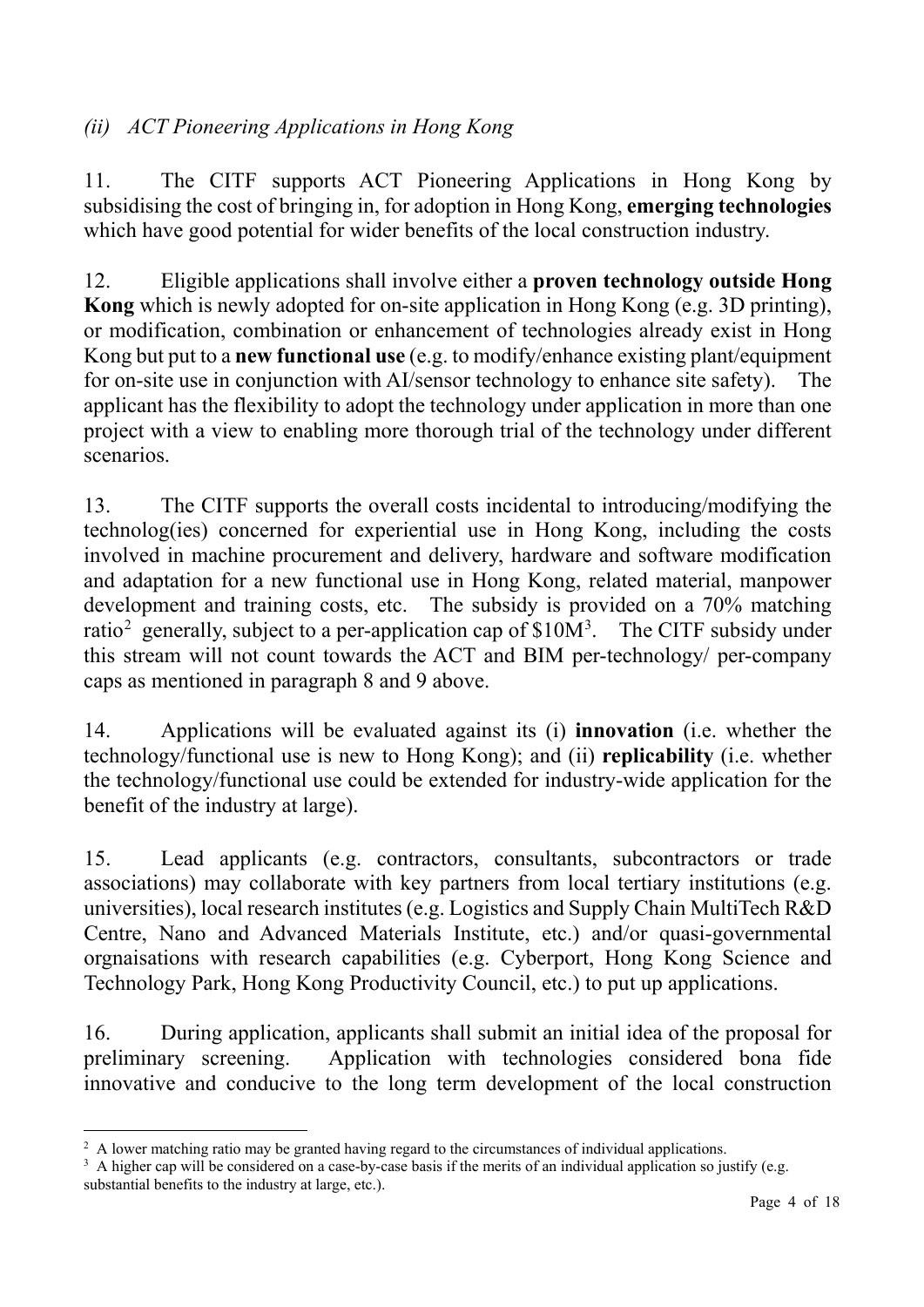industry will be invited to submit a detailed proposal for presentation to the Construction Industry Council (CIC).

17. In submitting an application, the applicant shall propose to undertake a certain form of benefit/experience sharing<sup>[4](#page-4-0)</sup> with other industry stakeholders for the CIC's consideration, which will then be incorporated in the conditions of approval upon approval of the application. Other conditions of approval, e.g. submission of reports on the project at a regular interval, may also be imposed.

18. To encourage transfer, realisation or commericalisation of technologies to the industry for application and further development, the CITF encourages applicants to adopt **open, transparent and non-exhaustive rights** of use with other industry stakeholders with assignment and license. Where non-exclusive assignment or licensing is not practicable, exclusive licensing may be justified on exceptional grounds. Yet, the underlying principle for assignment or licensing fees should be charged on a reasonable and equitable basis.

### *(iii) Industrialised Process – Robotic Welding*

19. Applicants can also apply up to \$800,000<sup>[5](#page-4-1)</sup> (on per-company basis) for prefabricated components manufactured by off-site robotic welding in Hong Kong. The CITF shall only fund the processing fee but not the material costs or other incidental costs. Applied funding will be weighed against the reference price of the welding products provided by the supplier.

#### **(b) Building Information Modelling (BIM)**

20. The CITF supports eligible applicants to procure necessary BIM software and hardware for experiential use and/or adoption in local projects, and to provide BIM training for their staff, subject to a per-company cap of \$1.5 million, of which a subcap of \$1.2M is imposed on BIM adoption and experiential use to encourage applicants to undertake BIM training for its employees to boost up BIM manpower for the industry.

#### *(i) BIM Adoption and Experiential Use*

21. Subject to relevant caps, funding is provided to support procurement of BIM software and hardware on a 70% matching basis. Applicants shall submit their

-

<span id="page-4-0"></span><sup>4</sup> Possible options of benefit/experience sharing include:

<sup>(</sup>i) sharing or transfer of intellectual property (IP) rights with other industry stakeholders, e.g. solutions providers, training institutes, universities, R&D centers, etc.;

<sup>(</sup>ii) allowing open, transparent and non-exhaustive rights of use of the funded technology; or

<sup>(</sup>iii) other IP/benefit sharing arrangement as required by the CIC having regard to the merits of the individual case.

<span id="page-4-1"></span><sup>&</sup>lt;sup>5</sup> The funding ceiling is independent of the HK\$6,000,000 funding ceiling for BIM and ACT.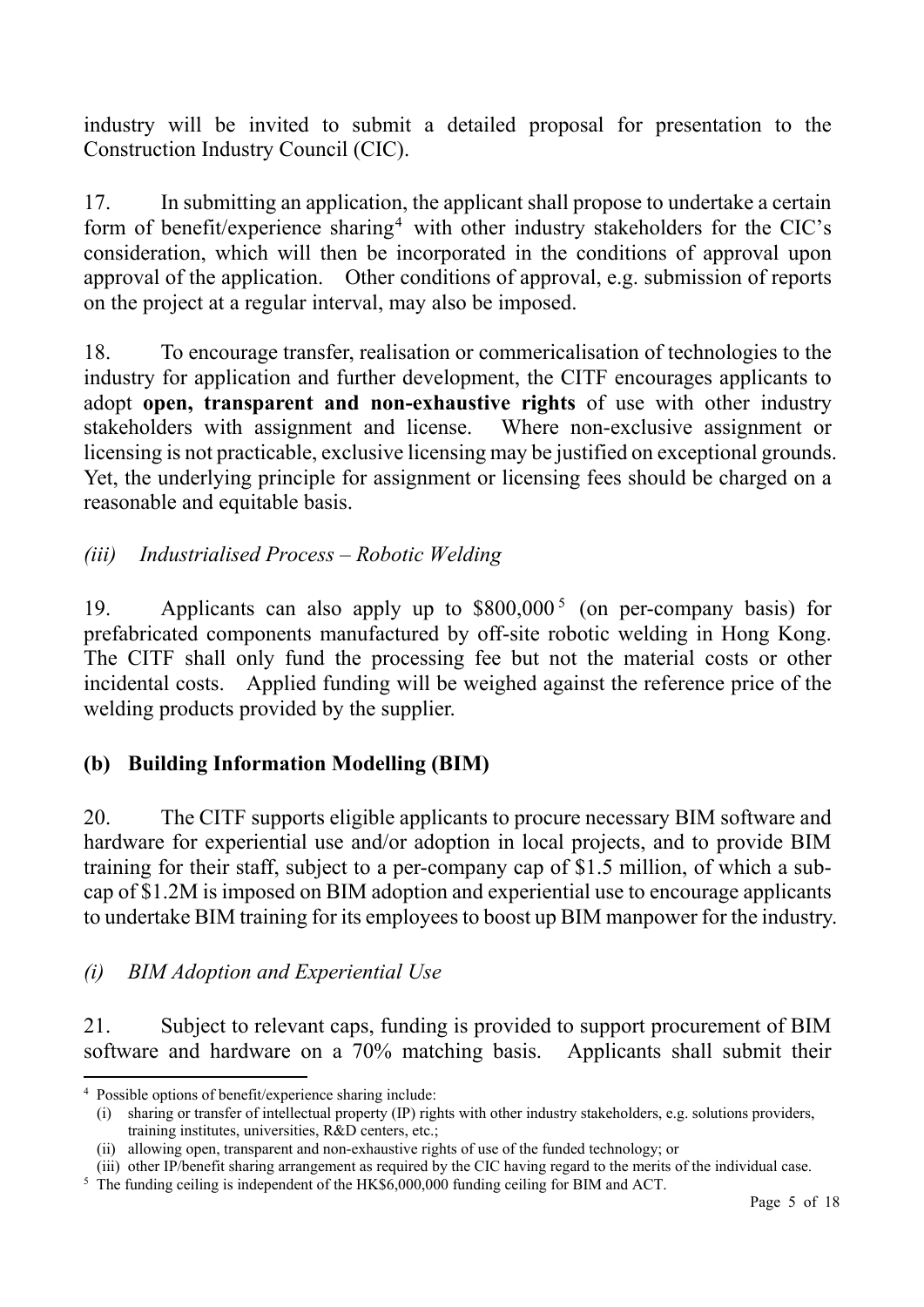applications with at least one construction project with genuine needs of BIM use. Applicants without an eligible project at the time of application can also apply the CITF for BIM experiential use, subject to a per-company cap of \$0.2M.

#### *(ii) BIM Training*

-

22. The CITF currently supports three modes of BIM training, namely (I) Classroom-bound Mode, (II) BIM Project-based Coaching and (III) BIM Viewer Collaborative Training.

(I) BIM Training – Classroom-bound Mode Training

Under the perpetual ceiling of \$15,000 per person, funding is provided to subsidise applicants to attend BIM training provided by external course providers on a reimbursement basis, subject to a cap of \$3,000 or 70% of the course fee per course, whichever is higher.

(II) BIM Training – BIM Project-based Coaching

Funding is provided to subsidise applicants to hire BIM professionals or consultants to provide project-based coaching on a 70% matching basis, up to a cap of \$200,000 per applicant.

Applicants shall submit their applications with at least one construction project with genuine needs of BIM use.

Applicants shall demonstrate the on-going engagement of the BIM professional/ training instructor during the project period, such as providing evidence on appropriate number of coaching hours and milestone attainment in the BIM coaching work supported by periodic payments throughout the project period, so as to demonstrate that the BIM professional/ training instructor is engaged for coaching the project team rather than carrying out the BIM work for the project direct.

(III) BIM Training – BIM Viewer Collaborative Training

Funding is provided to subsidise applicants to engage in-house BIM trainers<sup>[6](#page-5-0)</sup> to provide BIM Viewer training for its employees on a 70% matching basis,

<span id="page-5-0"></span><sup>6</sup> The BIM trainers shall have successfully completed the CIC-accredited BIM Manager and/or the CIC-accredited BIM Co-ordinator courses. For quality control, the CIC will carry out suitable assessment to ascertain the competence of the trainers, the training outcomes, capacity and training capability of the training venues, etc.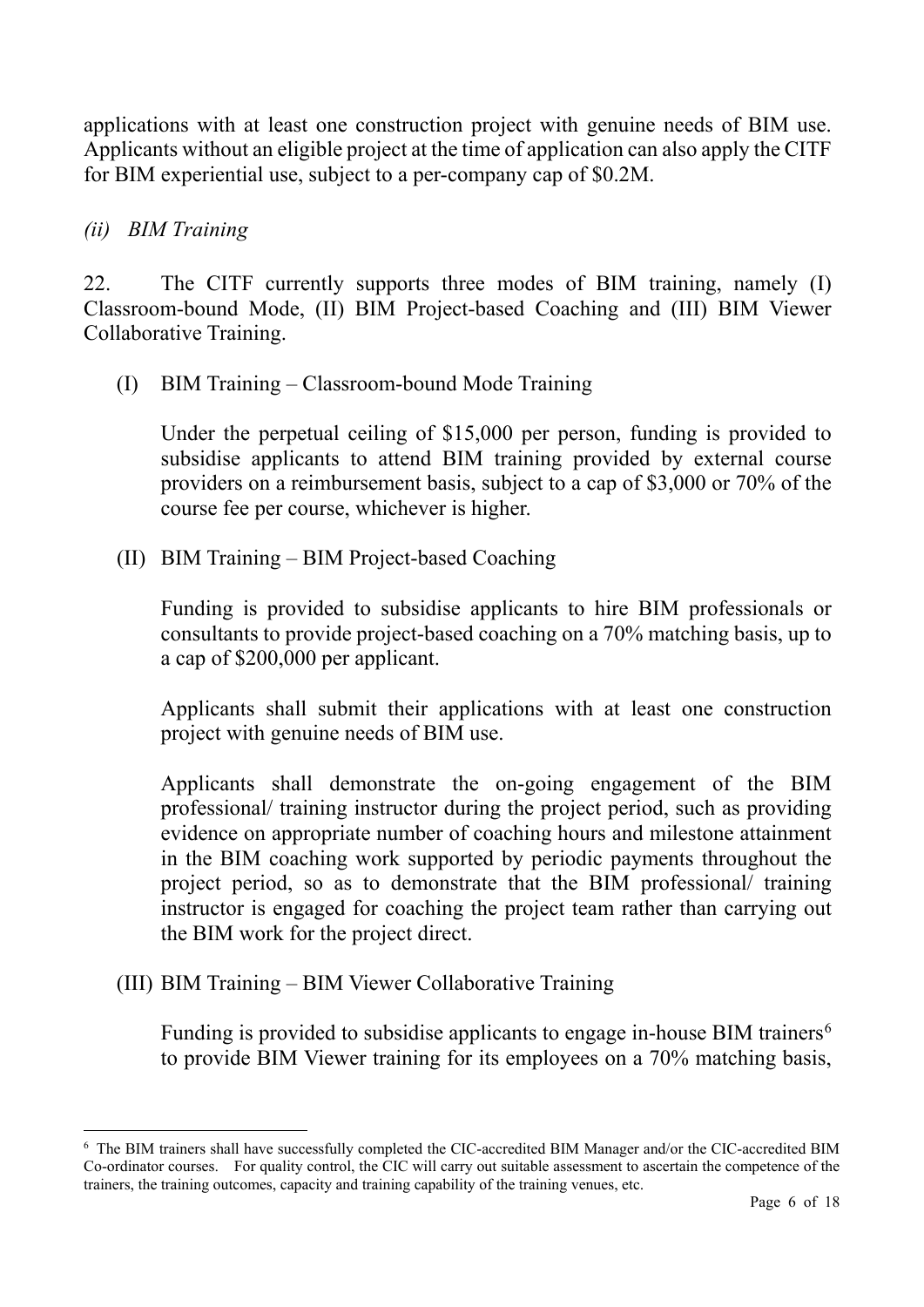and at a maximum of  $$8,000^7$  $$8,000^7$  for trainer and administration costs and  $$5,000^8$  $$5,000^8$ for venue cost per session per class. To be eligible for the funding support, each session shall consist of at least 4 hours and enroll between 12 to 20 attendees.

### **(c) Modular Integrated Construction (MiC)**

23. To promote wider adoption of MiC in both public and private sector, various funding initiatives targeting different stages of MiC projects are provided under the CITF. For projects with tender invitation date on or after 1 July 2021, only buildings of six storeys or higher and of permanent nature are eligible for application. Applicants, unless specified otherwise, shall submit together with their application the consent from the Buildings Department (BD) to commence superstructure works of the MiC building or compliance with the consent requirements imposed by the BD for MiC modules production or equivalent documents as proof of the validity of the MiC project.

### *(i) Support to Additional Costs of General Consultant*

To compensate the additional costs arising from the implementation of a project adopting MiC, lead consultant of the project (i.e. the applicant) is subsidised up to a total of  $$4,000,000^9$  $$4,000,000^9$  or 15% of the consultancy fee<sup>[10](#page-6-3)</sup> specified in the contract per project, whichever is the lesser. The applicant shall provide proof such as BD's consent to commence superstructure works of the MiC building and commencement of MiC modules installation on site for reimbursement purpose.

### *(ii) Specialist MiC Consultant*

Funding is provided to subsidise applicant consultants to employ MiC Specialist Consultants on a 70% matching basis, subject to a cap of \$2.5 million per project.

# *(iii) MiC Specific Construction Plant*

Funding is provided to subsidise applicant contractors to procure or hire MiC lifting plant, gear or equipment on a 70% matching basis, subject to a cap of \$2.5 million per project. For funding applications submitted on or after 1 September

<span id="page-6-0"></span><sup>-</sup><sup>7</sup> A fixed lump-sum subsidy of HK\$4,000 shall apply for a 4-hour BIM Viewer Collaborative Training by in-house instructors adopting the CIC's BIM Viewer Teaching and Learning Kit for not less than 12 numbers of trainees including the administration fee.

<span id="page-6-1"></span><sup>8</sup> Applicants will not be eligible for venue subsidy if in-house venue is available / feasible.

<span id="page-6-2"></span><sup>&</sup>lt;sup>9</sup> The additional subsidy to general consultant and the subsidy on engaging specialist MiC consultant are not mutually exclusive.

<span id="page-6-3"></span><sup>&</sup>lt;sup>10</sup> Consultancy fee agreed and accepted between the project client and project consultant.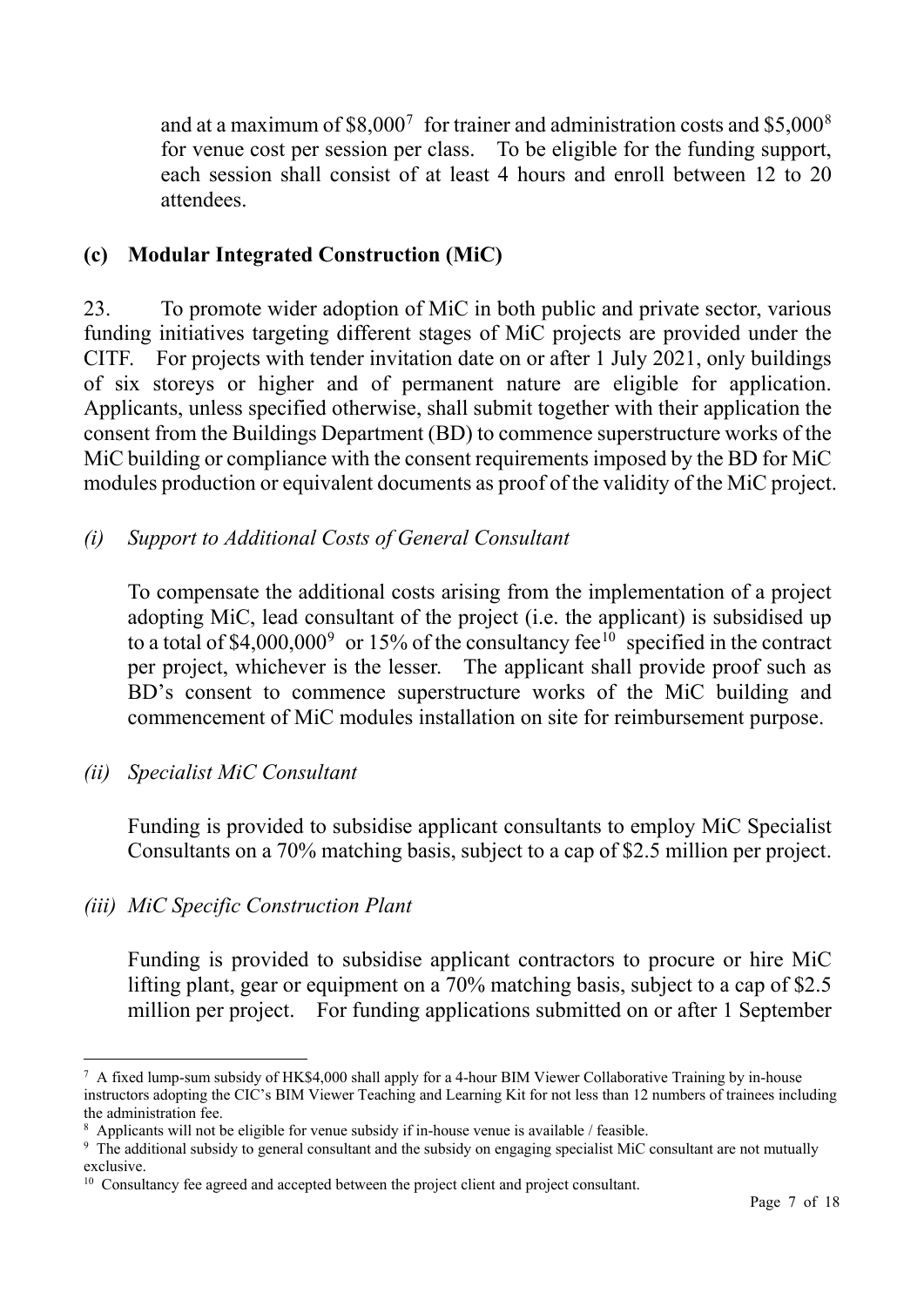2021, applicant shall submit a safety audit report on logistics and lifting operation in the MiC project for final reimbursement purpose. Please refer to the CITF Portal for details on the scope of the safety audit.

*(iv) MiC Modules*

Funding is provided to subsidise applicant contractors to procure MiC modules on a 70% matching basis, subject to a cap of \$5 million per project.

# *(v) Admission to Building Department's List of Pre-accepted Modular Integrated Construction (MiC) Systems*

Applicants, either Authorized Person (AP) and Registered Structural Engineer (RSE) firms, architectural or engineering consultant firms, will be subsidised 70% of costs incidental to the application for in-principle acceptance of MiC systems to the BD's Lists of Pre-accepted MiC Systems (the Lists), subject to a cap of \$1 million per project. The MiC systems, designed for construction of buildings of six storeys and above in Hong Kong, shall be manufactured by manufacturers not yet on the Lists<sup>[11](#page-7-0)</sup>. The applicant shall provide the BD's letter of In-Principle Acceptance when submitting the funding application.

Three tiers of funding subsidy are implemented to cater for different MiC scale and complexity as follows:

- 1st tier: MiC systems for buildings of  $6-10$  storeys entitling to \$400,000;
- $2<sup>nd</sup>$  tier: MiC systems for buildings of 11-29 storeys entitling to \$600,000;
- $\bullet$  3<sup>rd</sup> tier: MiC systems for buildings of 30 storeys or above entitling to \$800,000; and
- An extra subsidy of \$200,000 to each tier for more complex MiC design (e.g. MiC modules also contribute to the overall stability of the building against wind load apart from cores/shear walls, etc.)

An eligible project for 23.1 (i) shall:

1

- involve a building with six storeys or more;
- occupy at least 60% of Gross Floor Area of EACH typical floor for MiC adoption;

<span id="page-7-0"></span><sup>&</sup>lt;sup>11</sup> The MiC Systems must have been admitted to the BD's List of Pre-accepted MiC Systems on or after 15 May 2020. The manufacturer of the MiC system under the CITF application shall be the manufacturer named in BD's letter of In-Principle Acceptance and a genuine MiC modules manufacturer with appropriate production capability to be substantiated by the applicant. BD's letter of In-Principle Acceptance shall be submitted with the CITF application.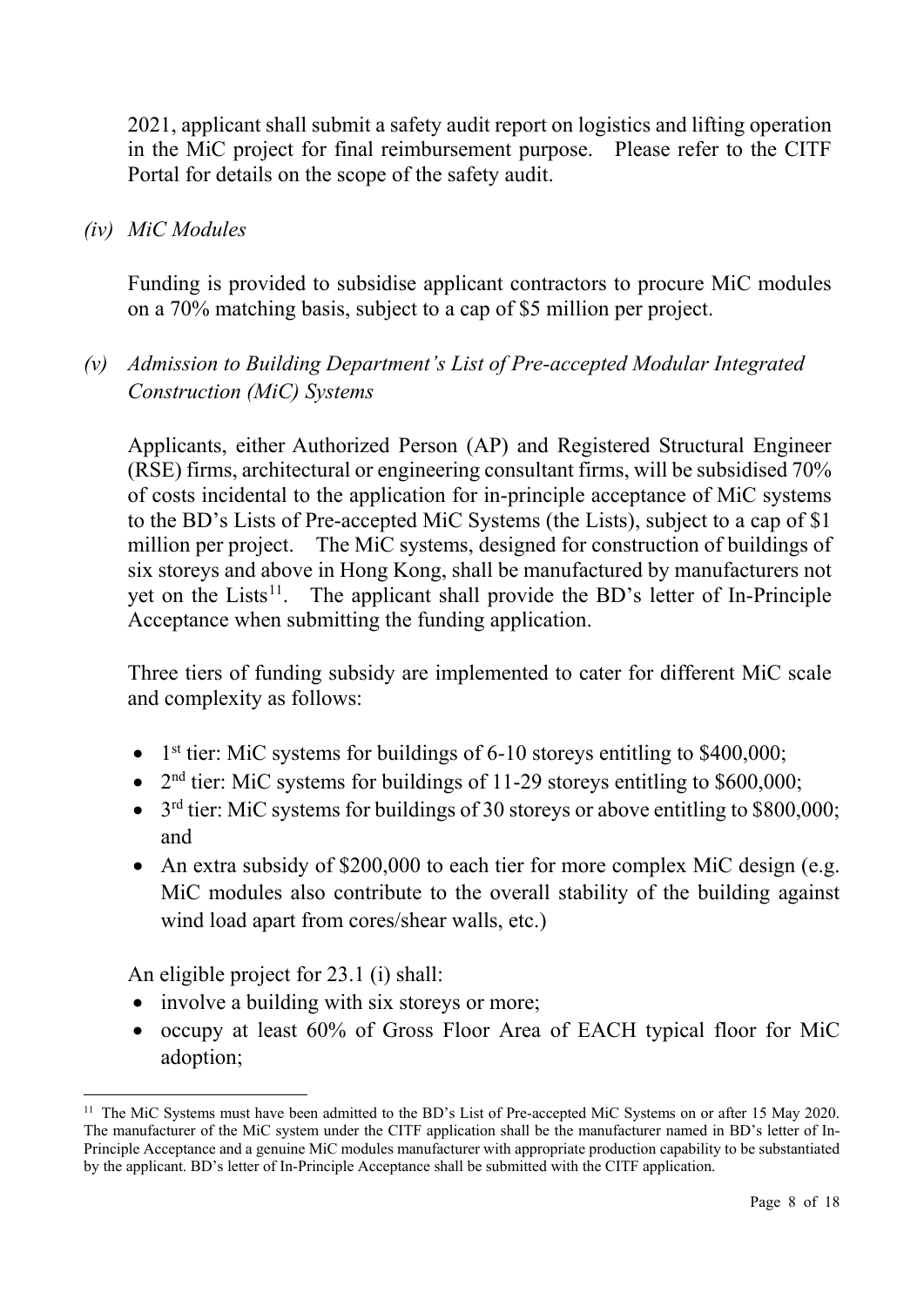- occupy at least 5,000m<sup>2</sup> of Gross Floor Area for MiC adoption; and
- have MiC modules installation commenced on site after 1 July 2020.

For 23.1 (ii), (iii) and (iv), a project with tender invitation date on or after 1 July 2021shall be a permanent MiC building project with six storeys or more.

**Retrospective** approval for hire of specialist MiC consultant, procurement or rental of MiC specific construction plant and modules is allowed. Applicants can engage the specialist MiC consultant and the supplier of MiC lifting plant or modules before submitting the application but which shall be submitted within 12 months from committing the relevant expenditure.

# **(d) Prefabricated Steel Rebar (STB)**

24. The procurement of prefabricated rebars produced by local steel prefabrication yards<sup>[12](#page-8-0)</sup> is supported under the CITF. Applicants will be provided cash rebate of \$300 per tonne, subject to a cap of \$5 million per project. The weight of straight rebars without processing (cutting and/or bending) in each delivery shall not exceed 25% of the total weight.

# **(2) Manpower Development**

25. To enhance the capability of practitioners to harness technology for the continuous improvement of our construction industry, the CITF will support existing practitioners and prospective built professionals to take part in courses and events on advanced construction technologies. Supportable programmes can be broadly cateogrised into four types - Local Collaborative Courses, International Conferences in Hong Kong, Non-local Enrichment Courses / Study Tours for Students and Non-local Training / Visits for Practitioners.

26. In view of the epidemic, Local Collaborative Courses and International Conferences delivered/ conducted online are supported under the CITF. Costs directly incurred for delivery of online programmes can be funded by the CITF on an accountable basis, examples of which include IT support, virtual platform set up and website domain registration fee.

27. To allow a reasonable time for vetting, applicant shall submit the application together with itemised budget and complete supporting documents to the CITF

<span id="page-8-0"></span><sup>1</sup> <sup>12</sup> The prefabrication yards shall be admitted on the "List of Approved Steel Reinforcing Bar Prefabrication Yards" administered by the Civil Engineering and Development Department.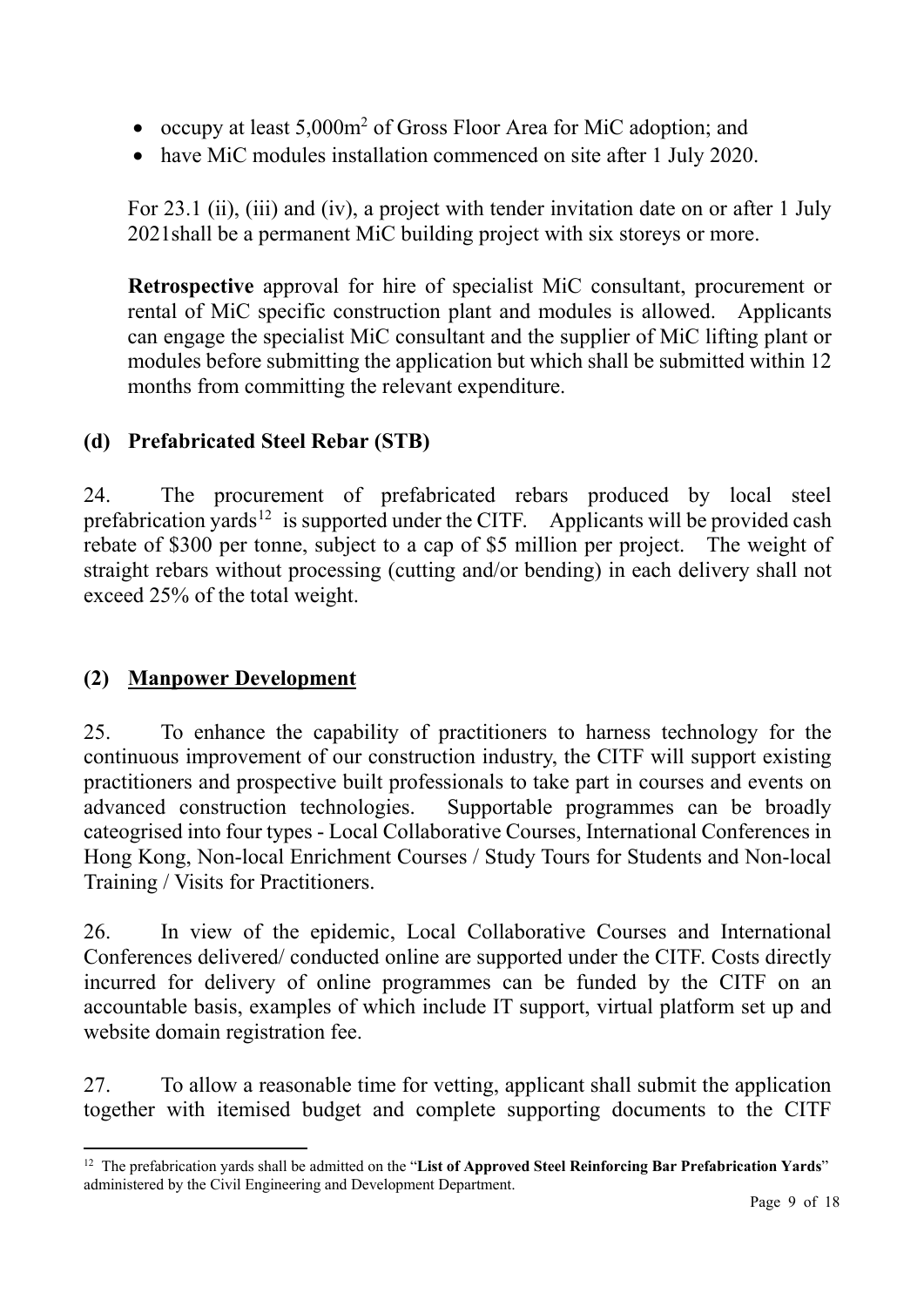Secretariat at least **90** calendar days before event date. Urgent applications would be considered on individual merits. Major modifications to the approved application, including but not limited to event dates, mode of programmes and target beneficiaries require prior written approval of the CITF Secretariat. Applicants shall provide the revised applications for the consideration and approval at least **30** calendar days before event date.

28. In general, the CITF will not finance Manpower Development Programmes with enrolment exclusively open for the employees, members, fellows or students of the applicants. Further to open enrolment, applicants shall also ensure the intended programmes are made well-aware to target beneficiaries via multi-pronged marketing channels. The CITF Secretariat may also help upload the event information on the CITF website to gather wider attention. To allow sufficient time for target beneficiaries to respond to the invitation, applicants shall reserve at least **30** days for open enrolment. In respect of Local Collaborative Courses organized by academia, a minimum of **10%** of the training quota shall be reserved for practitioners. If there served quota is not utilized **14** days ahead of the event, applicants may release the quota for students.

29. Insofar additional manpower is required in organising Local Collaborative Courses and International Conferences, applicants shall adopt open recruitment as far as practicable. Job postings, in particular for full-time jobs, shall be advertised in well**recognised channels or applicant's own website**. Whereas the merits of open recruitment are not justified in individual circumstances or the open recruitment yields no positive responses after a reasonable period of time, applicants might turn to internal recruitment and shall ensure the recruitment process is undertaken in a fair and transparent manner. The period of open recruitment shall be made reference to the schedule of the intended programmes, nature of the programmes and remuneration package. Applicants are obliged to declare conflicts of interests prior to selection process where applicable. Personal data collected from candidates shall be handled and disposed pursuant to Cap. 486Personal Data (Privacy) Ordinance in handling and disposal of personal data in connection with the recruitment.

30. Applicants are encouraged to tap on existing resources to arrange the intended programmes. Applicants for International Conferences and other non-local programmes shall only be entitled to rental of software, hardware and equipment whereas procurement is allowed for organizing Local Collaborative Courses in circumstances that rental is not available, feasible or cost effective. If more than 50% of the applied funding is spent on procurement, applicants shall elaborate on how the procured items will be utilized upon completion/conclusion of the programme. The subsequent use of the items shall serve to enhance knowledge sharing among target beneficiaries of the CITF but not the sole benefits of the employees, members, fellows or students of applicants. Procurement may not be subsidised if applicants are unable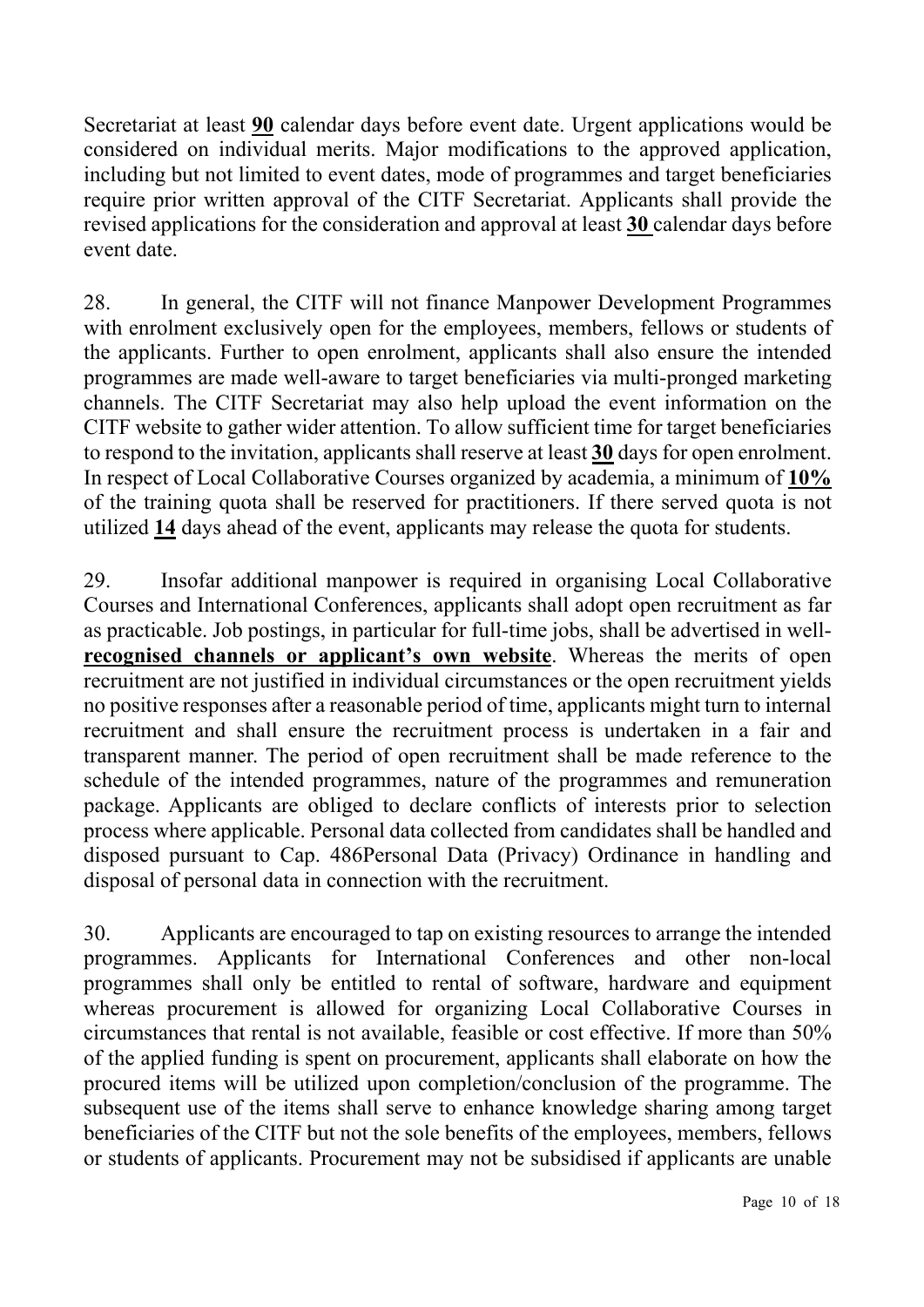to justify the cost-effectiveness. On the other hand, applications will be considered favourably if applicants undertake to re-run the course or other programmes using the procured items.

31. Where expenses on meal, accommodation and transportation are essential for conducting the intended programmes, applicants should take into account the practical needs and cost-effectiveness with regard to the nature, content and format of the visit/ courses. Procurement of cross-border transportation tickets, reservation of accommodation and arrangement of transport shall comply with the quotation requirements detailed in the Application Framework at Appendix I to this Guide. Insofar cross-border transportation is required, only return tickets in economy class between Hong Kong and the destination country/ city are reimbursable. Extra costs arising from upgrading the standard air passage entitlement (such as travelling on business class) will have to be borne by individual applicants. Whereas cross-border travel and accommodation for students will be fully reimbursable, practitioners participating in non-local training / visits will have to finance at least 50% of their own costs. The cross-border transportation and accommodation arranged for support staff can be subsidised in full so long as the staff to participant ratio is not higher than 1:10.

32. Students can choose to participate in one or multiple non-local enrichment courses/ study tours within the limit of their individual ceiling of \$100,000. Students may also make alternative arrangement for accommodation (such as sharing a twin room with another member of the delegation) in order to make savings on the provision for other non-local programmes. Only actual and reimbursable expenses incurred by a student will be deducted from his / her individual ceiling.

33. For Non-local Training / Visits for Practitioners, it is necessary for the fund applicants to request the participants to declare in the event enrolment form that whether they had or would receive any government funding / subsidy and report to the Secretariat. Participants who have received or will receive government funding / subsidy will not be eligible for the CITF in respect of the same programme.

### **Eligibility**

34. An application must satisfy the following requirements unless an exception has been granted:

### **(a) Applications on Technology Adoption**

35. Applicants for Technology Adoption must be: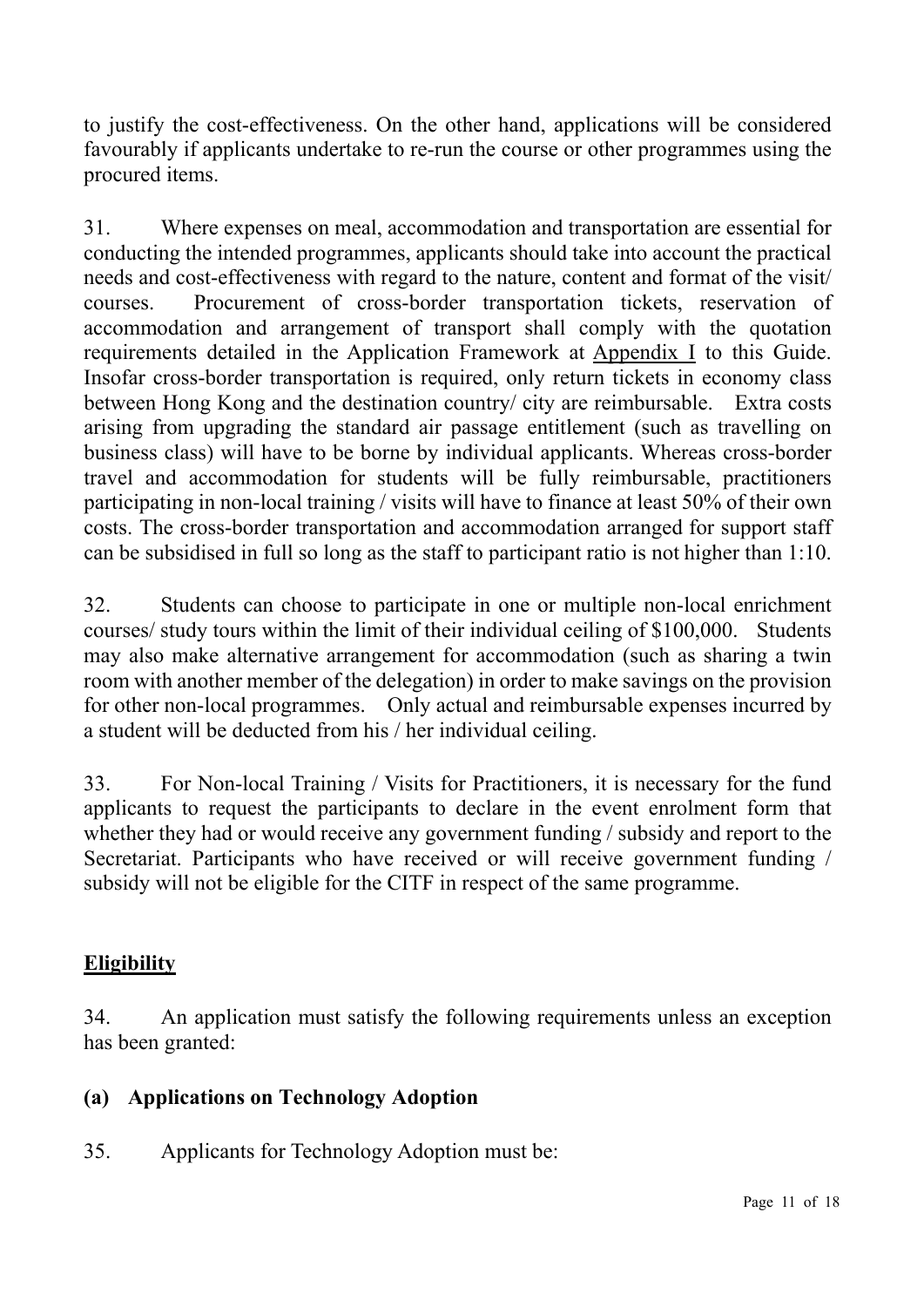- (i) levy-paying contractors which have paid levy for construction works under the Construction Industry Council Ordinance (Cap. 587) to the CIC in the 24 months preceding the time of application; or
- (ii) specialist trade contractors and subcontractors which are registered with the CIC and hold a valid registration at the time of application; or
- (iii) consultants on any one of the following lists maintained by Government and professional bodies:
	- The Engineering and Associated Consultants Selection Board;
	- The Architectural and Associated Consultants Selection Board;
	- The Band 3 Architectural Consultants and the list of Registered Practices maintained by the Hong Kong Institute of Architects;
	- The Band 3 Architectural Consultants maintained by the Association of Architectural Practices Ltd;
	- Member companies of the Association of Consultant Quantity Surveyors;
	- Member companies of the Hong Kong Institute of Surveyors;
	- Member companies of the Association of Consulting Engineers of Hong Kong;
	- Member companies of the Association of Registered Engineering Consultants; or
- (iv) Other players, including material suppliers<sup>13</sup>, in the construction process may be considered on a case-by-case basis.

36. Applicants for Technology Adoption are required to have one or more awarded or on-going construction contract(s) to implement the adoption of the technology except for applications in relation to experiential use of BIM technology, BIM Training – Classroom-bound mode and BIM Viewer Collaborative Training.

### **(b) Applications on Manpower Development**

- 37. Applicants for Manpower Development must be:
	- (i) local Hong Kong higher education institutions; or
	- (ii) professional institutions (such as the Hong Kong Institute of Architects, the Hong Kong Institution of Engineers and the Hong Kong Institute of Surveyors); or
	- (iii) trade associations;
	- (iv) unions; or

1

<span id="page-11-0"></span> $13$  Eligibility of material suppliers: a) the production process and processing facilities of the material supplier should be wholly or substantially locally-based; and b) the innovative or new technology adopted by the material supplier should be able to add value to the construction process conducive to improve productivity, build quality, safety and environmental performance for local construction projects through automation, industrialisation or digitisation technologies.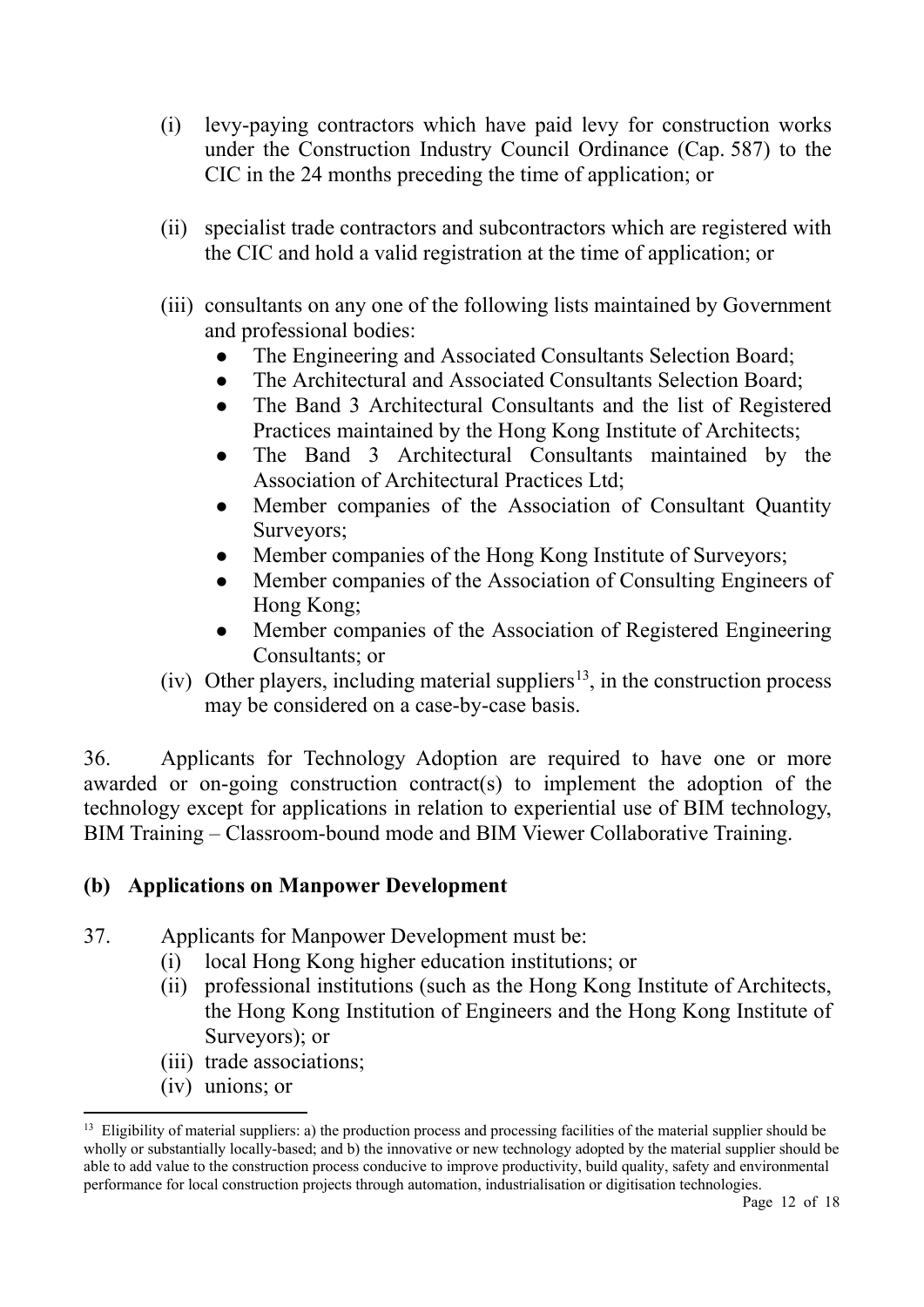(v) Quasi-governmental or statutory organisations (for organizing local collaborative courses only).

38. Applications on Manpower Development must target at one or more of the following groups of beneficiaries:

- (i) full-time undergraduates, post-graduates, students of sub-degree programmes and academic staff in construction-related disciplines of local Hong Kong higher education institutions;
- (ii) construction professionals holding membership of professional class or above of construction-related professional bodies<sup>14</sup>;
- (iii) technicians and site supervisory personnel<sup>15</sup>; or
- (iv) Registered Skilled Workers holding a valid construction workers registration card issued under the Construction Workers Registration Ordinance (Cap. 583).

39. Where the activity under an application on Manpower Development is to be held outside Hong Kong, the participants must be Hong Kong permanent residents. This requirement is not applicable to the project to be held in Hong Kong and therefore expatriates may join. The target beneficiaries for the different Manpower Development categories are detailed in the Application Framework at Appendix I to this Guide.

40. Each application shall have only ONE Applicant. The applicant is required to list out in its application all other parties (if any) that it will collaborate with in carrying out the project and each party's respective role and contribution.

### **Application Procedures**

41. Applications shall be submitted through the CITF Application Portal via the CITF Website [\(https://www.citf.cic.hk/\)](https://www.citf.cic.hk/) where applicants are required to register an account. No application fee will be charged. The CITF Application Portal User Guide is at Appendix II to this Guide.

42. The application form is available in English and Chinese. The applicant may choose to complete the application form in either language. A sample is provided at Appendix III to this Guide.

<span id="page-12-0"></span><sup>1</sup> <sup>14</sup> Including The Hong Kong Institution of Engineers, The Hong Kong Institute of Architects, The Hong Kong Institute of Surveyors, and The Hong Kong Institute of Construction Managers, or an overseas professional body having reciprocal recognition agreement with an above-mentioned local professional body.

<span id="page-12-1"></span><sup>&</sup>lt;sup>15</sup> Practitioners below professional class of the construction-related professional bodies but above workers level in general will fall within the definition of technicians and site supervisory personnel.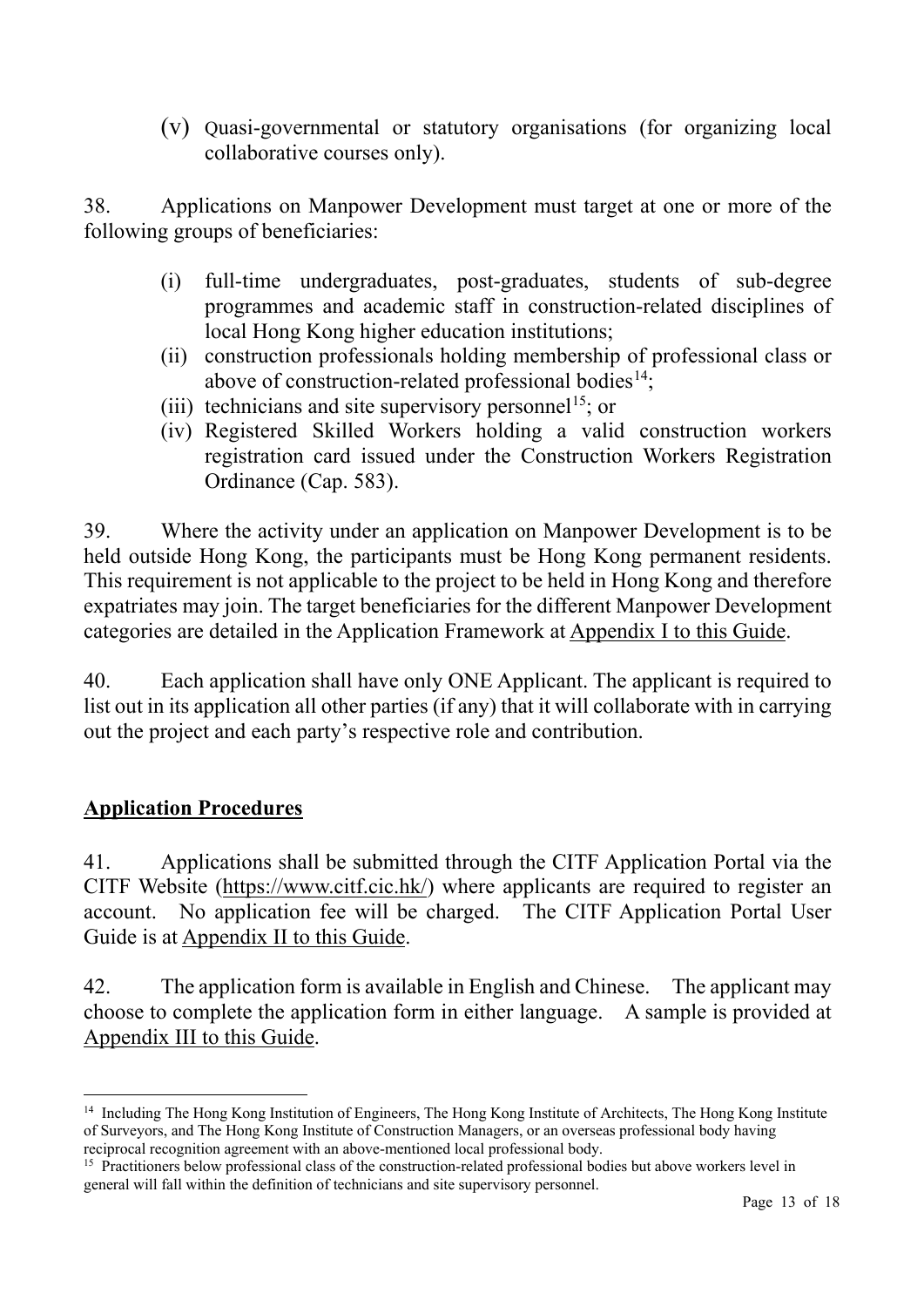43. The applicant may be requested to provide supplementary information (including documents) from time to time to facilitate the application vetting process. Where the applicant fails to provide any such information within reasonable time, its application will be declined without notice.

44. The application form and all documents submitted by applicants will be retained by the CIC for record and audit purposes and will not be returned to the applicant. Applicants should make copies of these documents for their own record.

### **Processing of Applications**

45. Applications will be processed on a first-come-first-served basis according to the time and date of receipt of a duly completed and valid application by the CIC.

46. Under normal circumstances, the CIC will complete the processing of a valid application within 60 calendar days from the date of receipt of the duly completed application accompanied by all necessary documentation. Applicants are reminded to ensure that their applications are submitted to the CIC together with supporting documents as detailed in this Guide to Application and Appendix I Application Framework.

### **Vetting and Assessment of Applications**

47. Upon assessing the application, the CIC may seek clarification or supplementary information (including documents) from the applicant. Where an applicant fails to provide any such information required within a reasonable time, its application will be declined without notice.

48. Applications submitted by applicants not fulfilling the eligibility will normally not be considered, unless the CIC considers that an exception to the Eligibility Requirements (whether in whole or in part and whether subject to conditions or otherwise) might be granted for such an application.

49. The applicant may be required to attend assessment panel meetings to present its application and answer questions from the CIC.

50. The CIC has the discretion to approve or reject an application for any project or any part thereof. Where an application is approved wholly or in part, the CIC shall at its absolute discretion determine the amount of funding to be granted.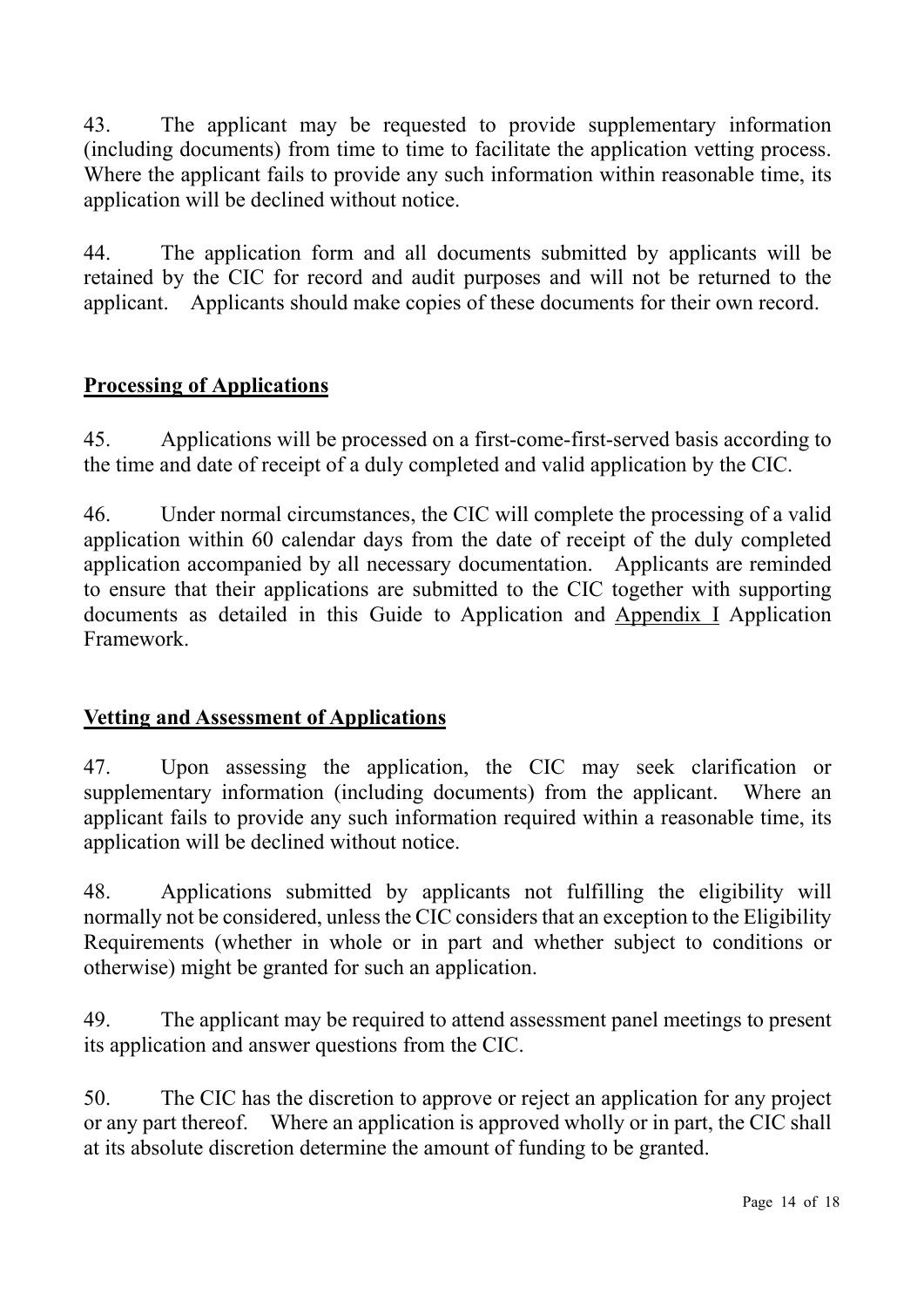## **Notification of Results**

- 51. The applicant will be informed of its application result as below:
	- (i) If an application is rejected, the applicant will be notified in writing.
	- (ii) If an application is approved, the applicant will receive a Notification of Approval together with any terms and conditions that may be imposed by the CIC.

### **Amendment and Withdrawal of Applications**

### **(a) Amendments and Project Variation**

52. An approved project is required to be carried out strictly in accordance with the Agreement. Any modification to the approved project, including but not limited to changes of commencement or completion dates, key project staff, key equipment, scope, methodology, deliverables or budget, will require prior written approval of the CIC.

53. For any modification to the approved project, the successful applicant must update the details of the approved project on the CITF Portal within 14 calendar days upon the occurrence of such modification. The CIC reserves the right not to reimburse or make payment or otherwise compensate for the approved project where the successful applicant has failed to provide such update within the required timeframe.

54. The funding will not be increased in the event that the actual expenditure exceeds the original estimate. If the actual expenditure is less than the original estimate, the CITF Secretariat has the sole discretion to reduce the final Funding amount.

55. The successful applicant's failure to comply with the application proposal or the agreement will entitle the CIC to abstain from releasing the funding to the successful applicant.

# **(b) Withdrawal of Application**

56. The applicant may withdraw its application by notifying the CIC in writing. All funding already disbursed to the applicant must be returned to the CIC with interest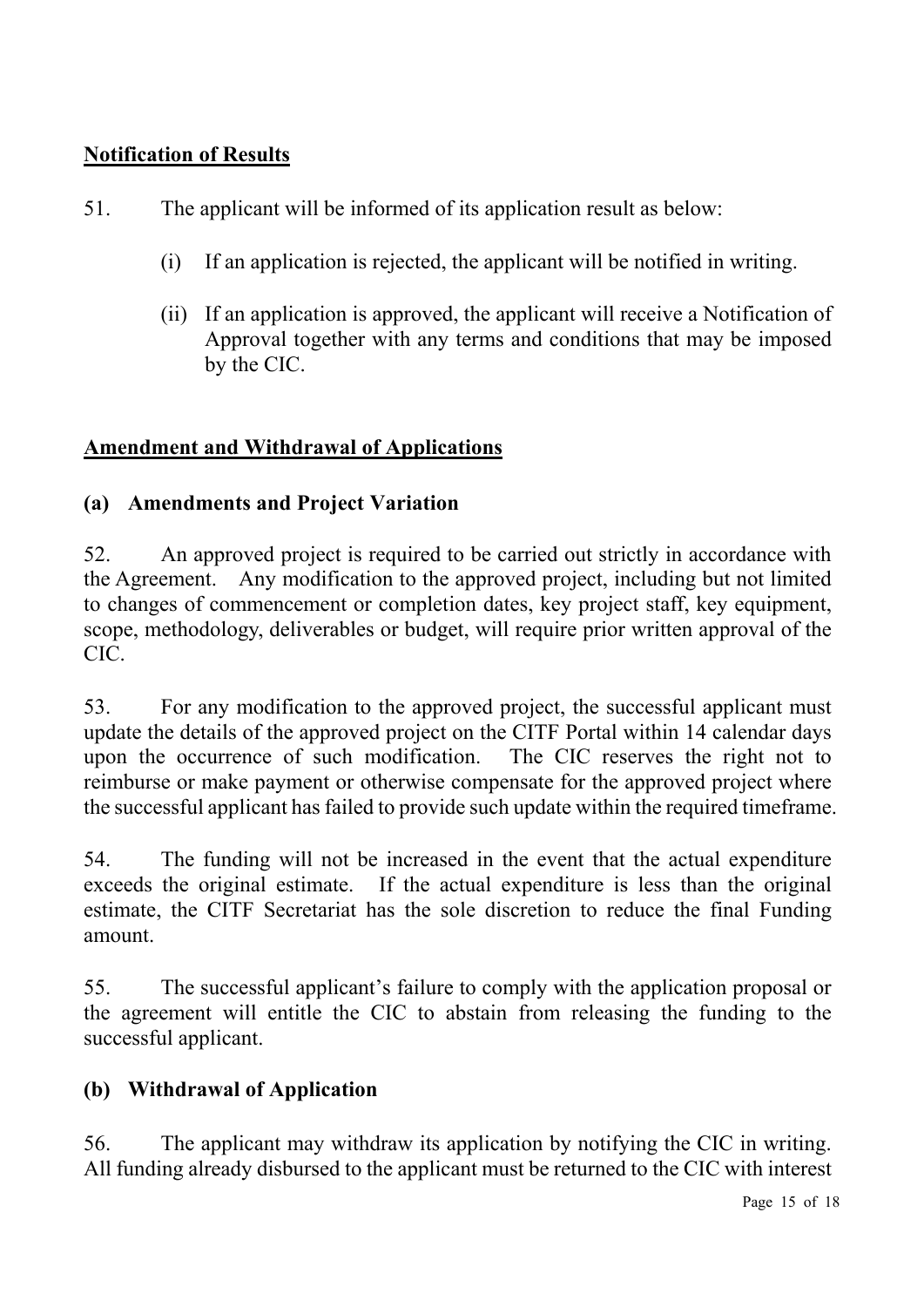accrued within 30 calendar days from the date of such written notice. Interest shall accrue from the date of disbursement by the CIC of the funding up to the date of actual refund in full by the successful applicant, at the best lending rate quoted by the Hong Kong and Shanghai Banking Corporation. Such interest shall accrue on a daily basis and in a year of 365 days.

### **Personal Data Collection**

57. All personal data provided by an applicant in connection with an application will be handled in accordance with relevant provisions of the Personal Data (Privacy) Ordinance (Cap. 486). Personal data provided in an application and its supporting documents will be used by the Development Bureau (DEVB), the CIC or its authorised agents/ persons solely and exclusively for:

- (i) The processing and authentication of applications, payment of funding support, and any refund and related administrative measures required thereof; and
- (ii) Statistical analysis relating to the operation and review of the CITF.

58. Personal data provided in an application will be kept in confidence. However, such data may be disclosed to other departments of the HKSAR Government, or to third parties in Hong Kong or elsewhere, if such disclosure is authorised or required by law.

59. If necessary, the CIC will contact departments of the HKSAR Government and other relevant parties or organisations (such as the organisers/coorganisers/operators/service providers of the promotion activities/platforms, trustees of Mandatory Provident Funds, and proprietors/partners/shareholders/employees of the applicant) to verify the truth of personal data provided in an application.

### **Double Funding**

60. To avoid double funding/subsidy, a project or any part thereof which will receive or has received public money from any other Government scheme(s) will not be eligible to apply for the CITF.

61. The applicant will only be eligible to the CITF funding for costs net of other non-Government financial support (whether in the form of equity or loan financing, grant or sponsorship or any other form) which has been granted for the same project or any part thereof.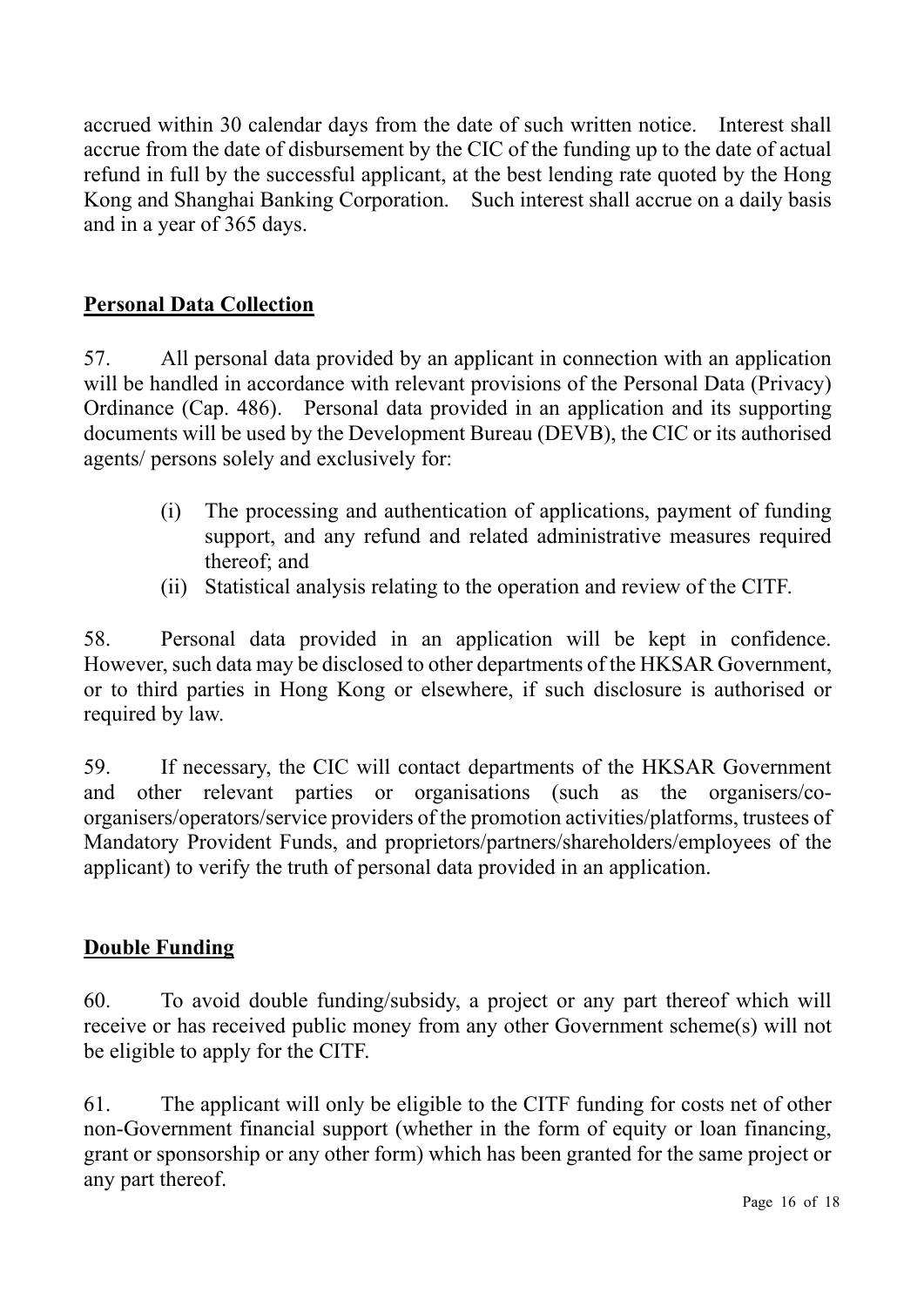## **Timely and Truthful Declaration**

62. It is the responsibility of an applicant to complete an application form truthfully and to provide all supporting documents timely. Inaccurate and incomplete information may affect the processing of the application by the CIC. Any misrepresentation or omission of information may lead to rejection of the application and/or full recovery by the CIC of any funding support which has been awarded. is an offence in law to obtain property/pecuniary advantage by deception or assisting persons to obtain property/pecuniary advantage. Any person who does so may be liable to legal proceedings.

63. The applicant is required to declare in its application whether it has applied or is applying for other Government funding for the project which is the subject of its application or any part thereof.

### **Prevention of Bribery**

64. The applicant shall observe the Prevention of Bribery Ordinance (Cap. 201) (POBO) and shall procure that its directors, employees, agents, consultants, contractors and other personnel who are in any way involved in the promotion activity shall not offer to or solicit or accept from any person any money, gifts or advantages (as defined in the POBO) in relation to the activity.

65. The offer of an advantage to any person of DEVB and/or the CIC with a view to influencing the approval of an application is an offence under the POBO. Any such offer by the directors, employees, agents, consultants, contractors and other personnel who are in any way involved in the activity of the applicant enterprise will render the application null and void. DEVB and/or the CIC may also cancel the application approved and hold the applicant enterprise liable for any loss or damage, which the Government may sustain.

#### **Right of Final Decision**

66. DEVB and/or the CIC reserve at all times the absolute right to determine whether an enterprise has met the eligibility criteria, whether an activity has met the funding conditions, whether a particular expenditure item is eligible for funding and whether an application has met the various conditions, requirements and criteria for